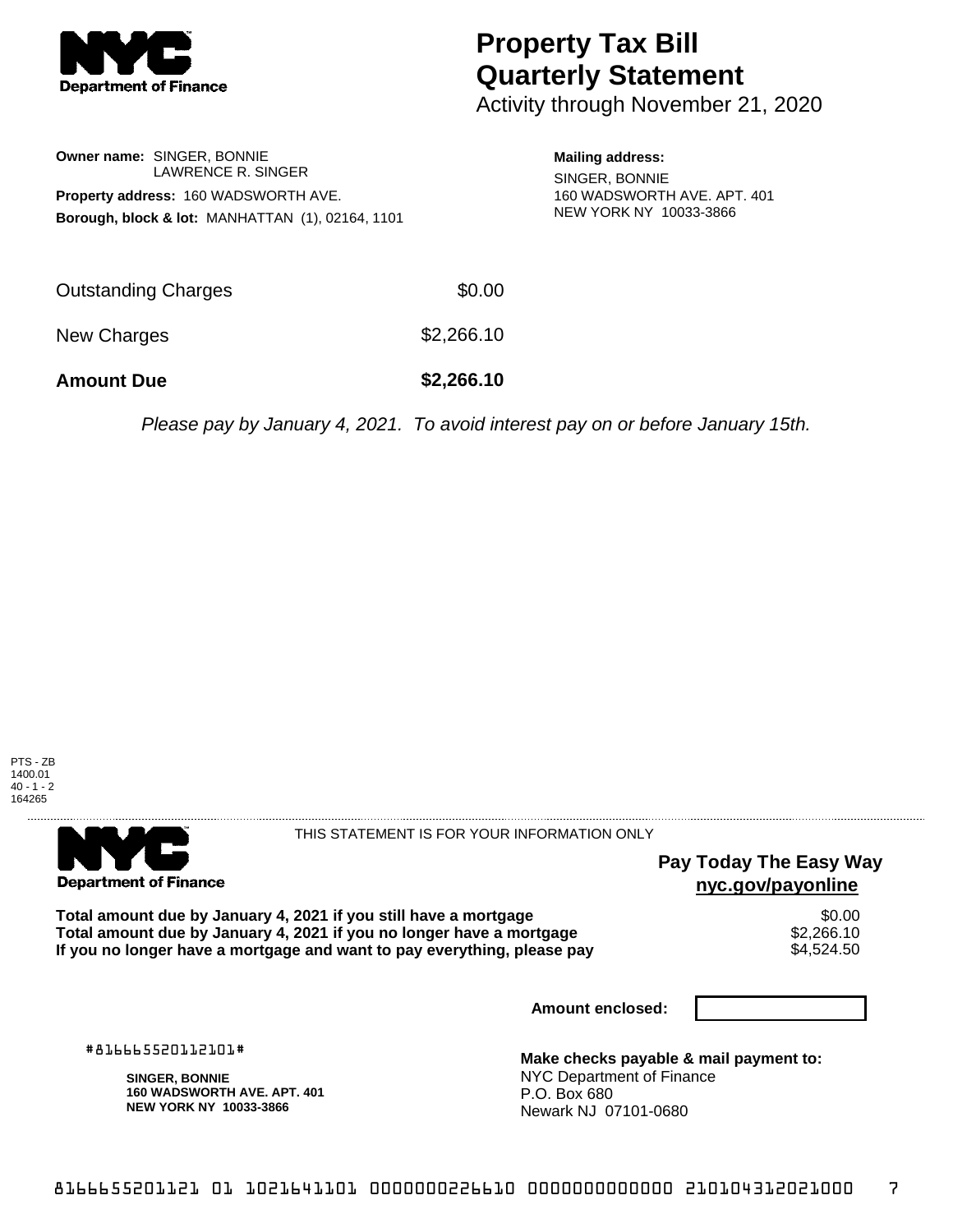

| <b>Previous Charges</b>                                                                                                             |                               |                                         | Amount                                    |
|-------------------------------------------------------------------------------------------------------------------------------------|-------------------------------|-----------------------------------------|-------------------------------------------|
| Total previous charges including interest and payments                                                                              |                               |                                         | \$0.00                                    |
| <b>Current Charges</b>                                                                                                              | <b>Activity Date Due Date</b> |                                         | Amount                                    |
| Finance-Property Tax<br><b>Adopted Tax Rate</b><br>Co-op Condo Abatement                                                            | 01/01/2021                    | 01/01/2021                              | \$2,343.52<br>$$-99.90$<br>\$22.48        |
| <b>Total current charges</b>                                                                                                        |                               |                                         | \$2,266.10                                |
| <b>Tax Year Charges Remaining</b>                                                                                                   | <b>Activity Date Due Date</b> |                                         | Amount                                    |
| Finance-Property Tax<br><b>Adopted Tax Rate</b><br>Co-op Condo Abatement                                                            | 01/01/2021                    | 04/01/2021                              | \$2,343.52<br>$$-99.90$<br>\$22.48        |
| Total tax year charges remaining                                                                                                    |                               |                                         | \$2,266.10                                |
| If you pay everything you owe by January 4, 2021, you would save:                                                                   |                               | \$7.70                                  |                                           |
| How We Calculated Your Property Tax For July 1, 2020 Through June 30, 2021                                                          |                               |                                         |                                           |
|                                                                                                                                     |                               | Overall                                 |                                           |
| Tax class 2 - Residential More Than 10 Units<br>Original tax rate billed<br>New Tax rate<br><b>Estimated Market Value \$236,678</b> |                               | <b>Tax Rate</b><br>12.4730%<br>12.2670% |                                           |
|                                                                                                                                     |                               |                                         | <b>Taxes</b>                              |
| <b>Billable Assessed Value</b><br><b>Taxable Value</b>                                                                              |                               | \$96,974<br>\$96,974 x 12.2670%         |                                           |
| <b>Tax Before Abatements and STAR</b><br>Co-op/Condo Abatement 1 Unit<br>Annual property tax                                        |                               | \$11,895.80                             | \$11,895.80<br>$$-2,676.56$<br>\$9,219.24 |
| Original property tax billed in June 2020<br><b>Change In Property Tax Bill Based On New Tax Rate</b>                               |                               |                                         | \$9,374.08<br>$$-154.84$                  |

#### **Home banking payment instructions:**

- 1. **Log** into your bank or online bill pay website.
- 2. **Add** the new payee: NYC DOF Property Tax. Enter your account number, which is your boro, block and lot, as it appears here: 1-02164-1101 . You may also need to enter the address for the Department of Finance. The address is P.O. Box 680, Newark NJ 07101-0680.
- 3. **Schedule** your online payment using your checking or savings account.

## **Did Your Mailing Address Change?**

If so, please visit us at **nyc.gov/changemailingaddress** or call **311.**

When you provide a check as payment, you authorize us either to use information from your check to make a one-time electronic fund transfer from your account or to process the payment as a check transaction.